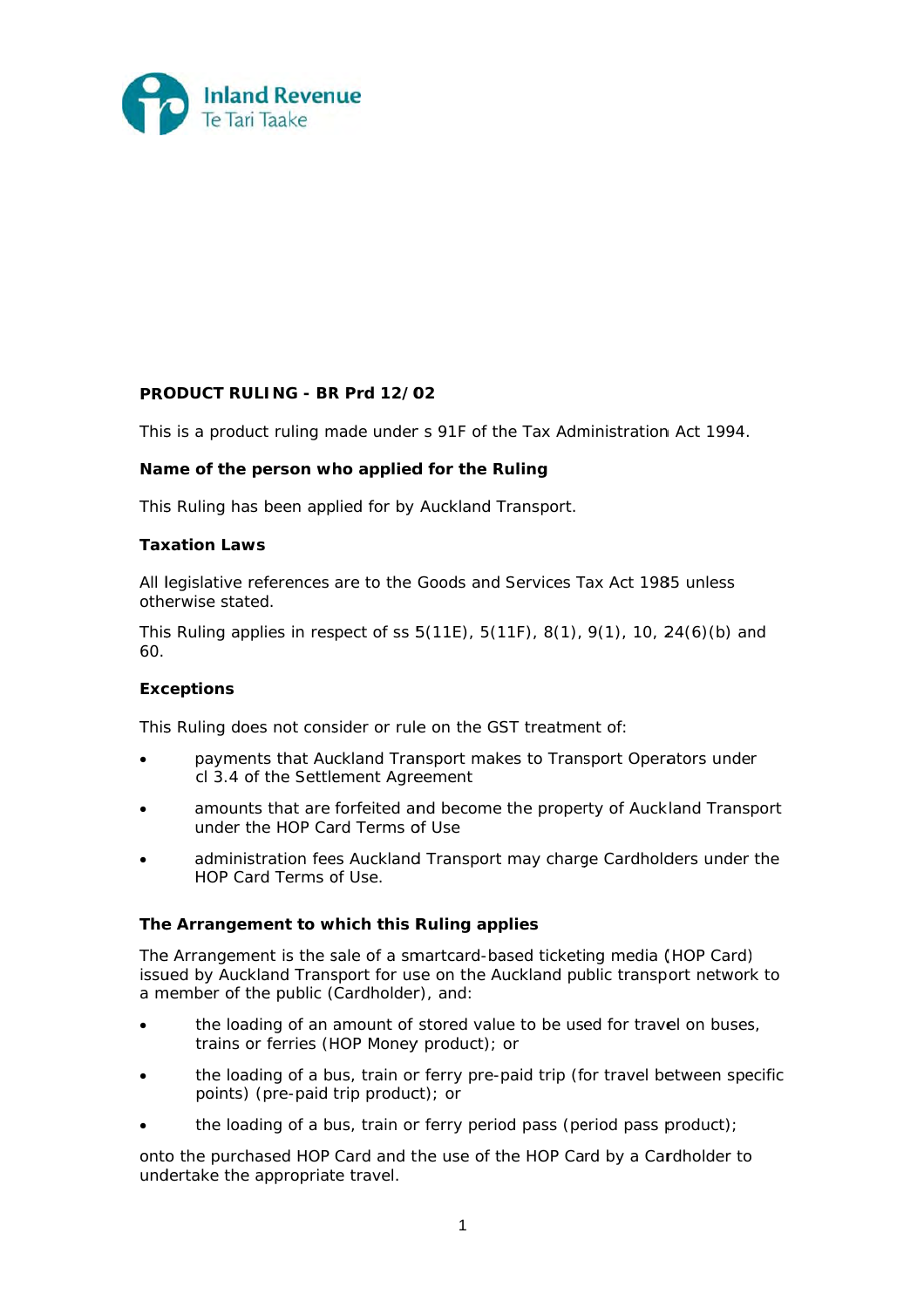Auckland Transport is a body corporate and a council-controlled organisation of the Auckland Council, established by s 38 of the Local Government (Auckland Council) Act 2009. Auckland Transport is "resident" in New Zealand and is a "registered person" and a "local authority" as those terms are defined in s 2(1).

Further details of the Arrangement are set out in the paragraphs below.

### **Background**

- 1. Public transport within the Auckland region is currently highly fragmented and is provided by a number of independent transport operators, each of which has its own fare structure and ticket formats.
- 2. Public transport in the Auckland region comprises three modes of transport: bus, train and ferry.
	- Buses in the Auckland region carry around 50 million passengers a year, and are provided by several different operators. Each operator has its own fare structure and ticketing options, although in some cases a multi-operator pass is available.
	- Trains in the Auckland region carry around nine million passengers a year. Auckland Transport is responsible for planning, developing and operating the Auckland train network, and contracts the day-to-day running of the train network to an independent commercial transport operator.
	- Nine ferry services in the Auckland region transport around five million passengers a year. Auckland Transport contracts ferry operators to run some of these services. However, the majority of passenger ferry services are run by four independent companies.
- 3. Three "types" of arrangement exist between Auckland Transport and the transport operators providing public transport services in the Auckland region (Transport Operator/s): gross contracts, net contracts and commercial registration.
	- Gross contracts are based on the gross operating price payable by Auckland Transport to the Transport Operator for providing the service. The Transport Operator is reimbursed at an agreed rate for the operating costs associated with providing the service. Auckland Transport bears any revenue risk.
	- Net contracts are based on the net cost payable by Auckland Transport to the Transport Operator for performing the service after the deduction of fare revenue earned by the operator. The Transport Operator is reimbursed a tendered rate, so bears the revenue risk for providing the service.
	- A commercial registration arrangement is where Transport Operators are responsible for registering a commercial service. The services are operated without funding assistance from Auckland Transport, and the Transport Operator bears all the revenue risk.
- 4. The type of arrangement held between Auckland Transport and Transport Operators will impact on the revenue allocated to each Transport Operator per customer transaction, as well as the nature in which revenues are settled between Transport Operators.
- 5. Transport Operators are "resident" in New Zealand and are "registered persons" as those terms are defined in s 2(1).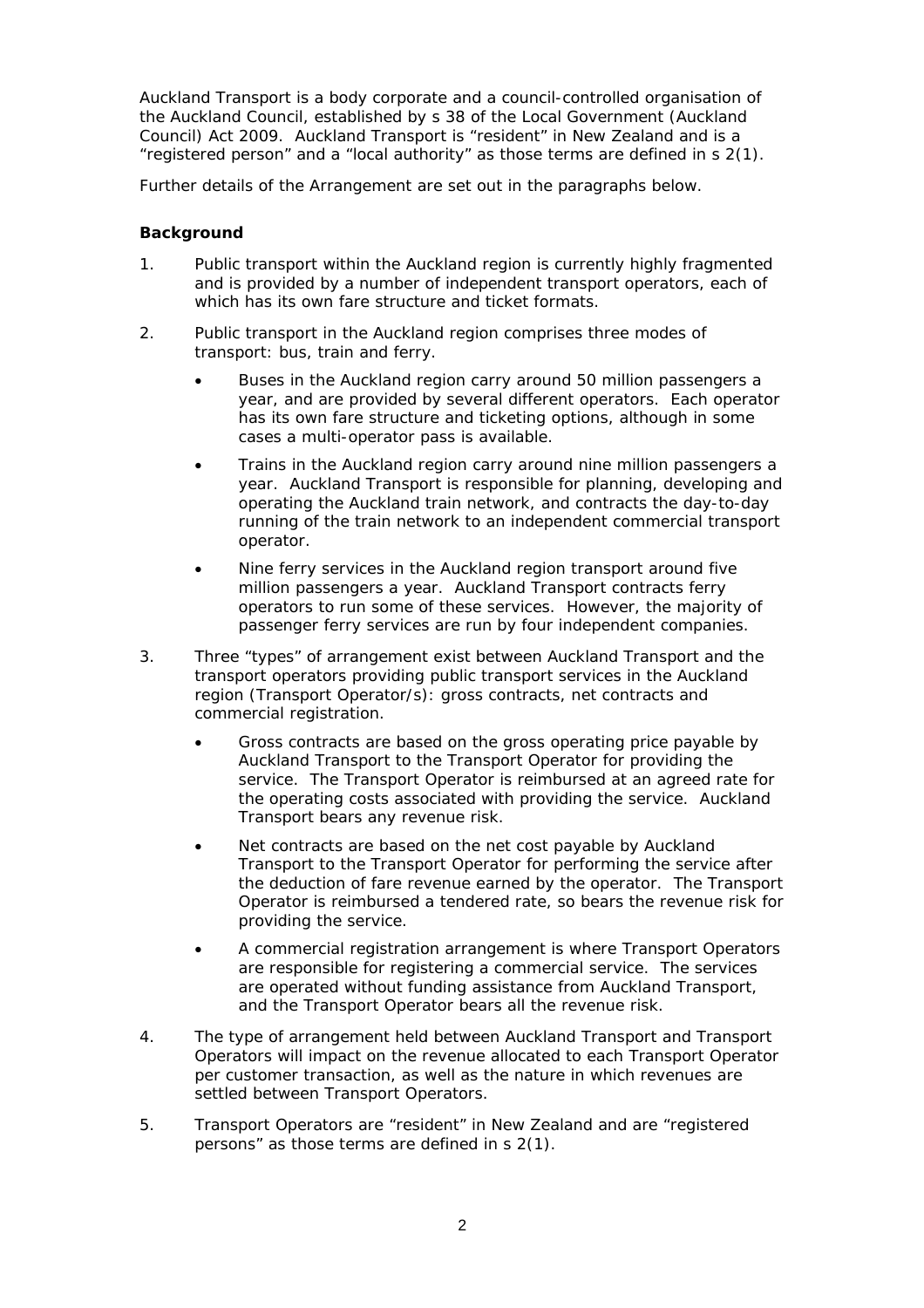# *Auckland integrated fare system*

- 6. To improve public transport accessibility and efficiency, Auckland Transport intends to introduce an integrated fare system (AIFS) using smartcard technology. Under the AIFS, all Transport Operators servicing the Auckland region will operate under the same fare structure, and customers will be able to purchase tickets to use transport with all Transport Operators in the region. The new AIFS will enable Cardholders to travel on Auckland's public transport using a variety of smartcard products: pre-paid trips, period passes and HOP Money (AIFS Products) across multiple operators and modes.
- 7. Auckland Transport will be responsible for the overall management and oversight of the AIFS.
- 8. Retailers for AIFS Products (Retailers), other than Auckland Transport and Transport Operators, have yet to be decided. However, it is likely that there will be a large number of Retailers, and that the number of approved Retailers will increase, and change, with time. Retailers are "resident" in New Zealand and are "registered persons" as those terms are defined in  $s$  2(1).
- 9. Retailers will pay all funds received from the sale of HOP Cards (Issuance Fees) and AIFS Products into a separate "ring fenced" bank account (Stakeholder Account) controlled and administered by Auckland Transport as Stakeholder.

# *Relevant documents*

- 10. The documents relevant to the Arrangement are the:
	- Settlement Agreement to be entered into between Auckland Transport and each Retailer and Transport Operator, which will be in a form that is not materially different to the "Settlement Agreement" supplied to Inland Revenue on 4 May 2012 (Settlement Agreement).
	- HOP Cards Terms of Use that govern a Cardholder's possession and use of a HOP Card, in a form that is not materially different to the "HOP Cards Terms of Use" supplied to Inland Revenue on 4 May 2012 (Terms of Use).

# **Clearing and settlement**

11. Clearing and settlement entails the identification and distribution of earned revenues between Transport Operators, Retailers and Auckland Transport. Auckland Transport will be responsible for apportioning funds between these relevant parties for all transactions performed over an agreed number of business days, and the subsequent revenue earned by each party will be based on apportionment rules as defined by Auckland Transport.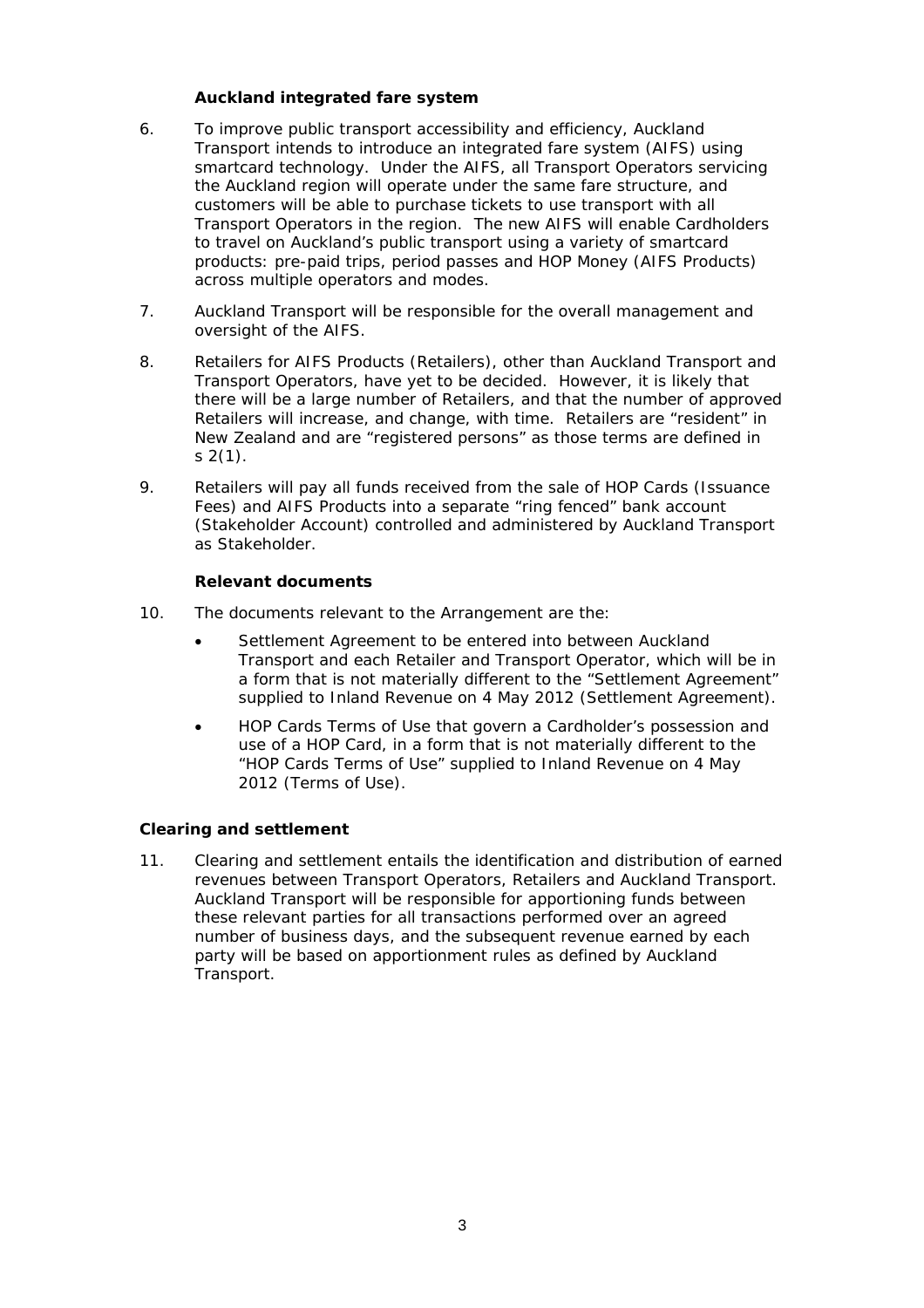#### *Settlement Agreements*

- 12. Auckland Transport will enter into a Settlement Agreement with each licensed Transport Operator and Retailer (AIFS Participant).
- 13. Clause 1.1 of the Settlement Agreement contains the following relevant definitions:

**AIFS** means the Auckland integrated fare system to be managed by AT [Auckland Transport] on and from the Start Date;

**AIFS Product** means the Pre-paid Trip Product, Period Pass Product or HOP Money Product and AIFS Products has a corresponding meaning;

**Cardholders** means holders of the HOP Cards;

**Card Terms of Use** means the general terms of use, as amended from time to time by AT, that apply to the use of the HOP Cards;

…

…

**HOP Cards** means the AIFS cards issued by AT;

**HOP Money Product** means the stored monetary value a Cardholder has loaded onto a HOP Card;

…

**Issuance Fee** means the fixed fee to purchase a HOP Card as set by AT from time to time;

**…**

**Period Pass Product** means a pass credit loaded onto a HOP Card allowing the Cardholder to undertake unlimited travel within a particular area for a specified number of days;

**Pre-paid Trip Product** means a discounted trip credit loaded onto a HOP Card for trips over a specified number of stages for buses and trains or with a particular ferry service;

**…** 

**Retailers** means retailers of the HOP Cards and the AIFS Products appointed from time to time by AT;

…

…

**Stakeholder** means AT as appointed pursuant to clause 3.1;

**Stakeholder Account** means the [*Insert details of account*] controlled and administered by AT on behalf of AT, the Transport Operators and the Retailers or such replacement account;

**Transport Operators** means the operators of passenger transport services in the Auckland region that agree to take part in AIFS on the terms set out in this agreement.

- 14. The Settlement Agreement will appoint Retailers to sell HOP Cards as agents for Auckland Transport. Clause 2.1 of the Settlement Agreement provides as follows:
	- **2.1 Sale of HOP Cards**: each Retailer is appointed to sell HOP Cards as agent for and on behalf of AT;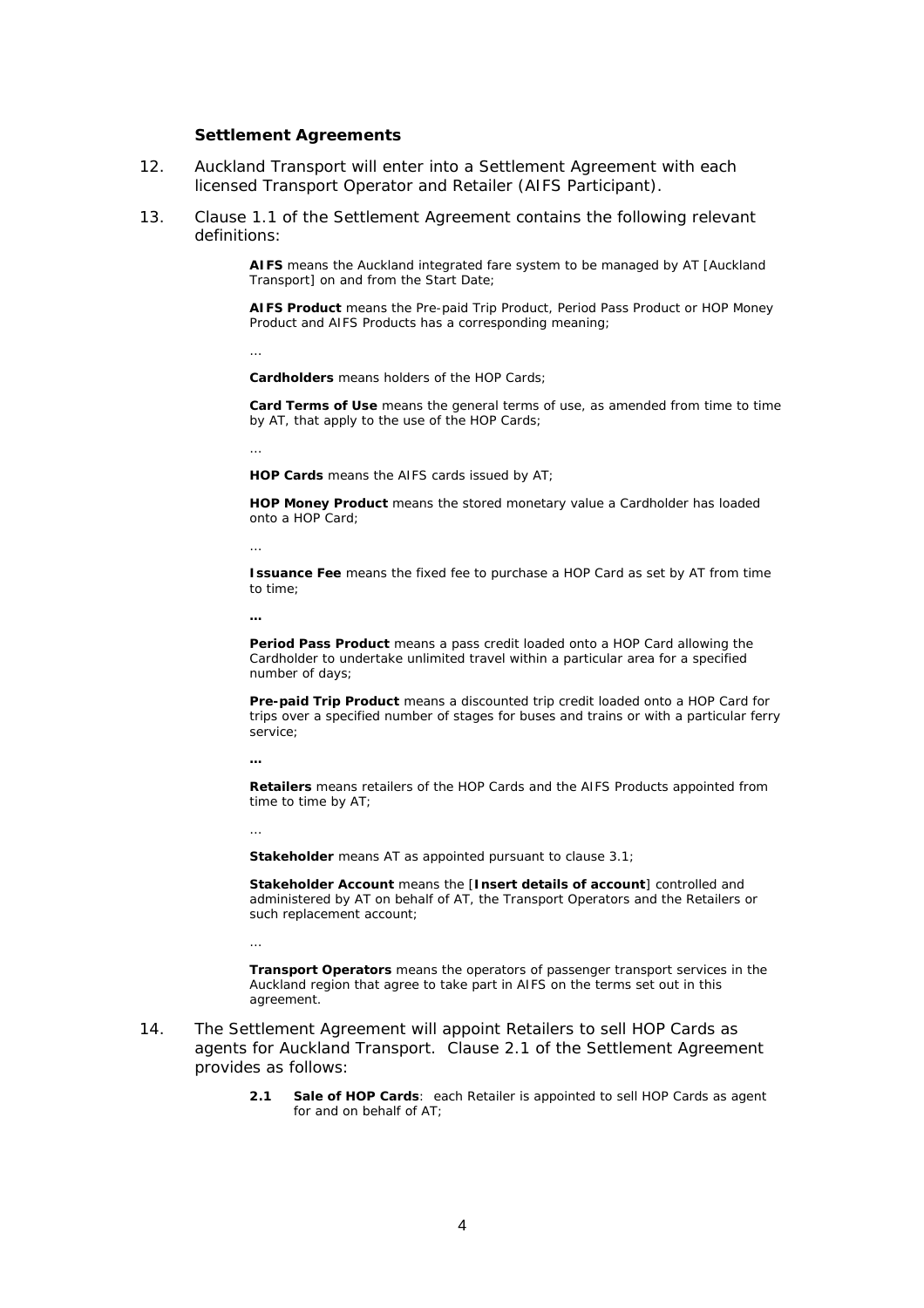- 15. The Settlement Agreement will appoint Auckland Transport and all other Retailers to sell AIFS Products as agents for each Transport Operator with whom an AIFS Product voucher is ultimately redeemed. Clause 2.2 of the Settlement Agreement provides as follows:
	- **2.2 Sale of AIFS Products:** AT and each Retailer is appointed to sell AIFS Products as agent for and on behalf of each Transport Operator with whom, and to the extent that, an AIFS Product voucher is ultimately redeemed.
- 16. The Settlement Agreement will appoint Auckland Transport as the Stakeholder. Clause 3.1 of the Settlement Agreement provides as follows:
	- **3.1 Appointment of Stakeholder:** On and from the Start Date, the parties agree that AT is appointed as Stakeholder to establish, control and maintain the Stakeholder Account.
- 17. The Settlement Agreement will provide that, for GST purposes, Auckland Transport and each Retailer, as agent for the Transport Operator, is selling a "voucher" to the Cardholder (and not "travel"). Clause 4.1 of the Settlement Agreement provides as follows:
	- **4.1 GST Treatment of HOP Cards and AIFS Products**: On and from the Start Date, the parties agree to account for GST on the sale and purchase of HOP Cards and AIFS Products in accordance with the Product Ruling. For GST purposes, AT and each Retailer, as agent for the Transport Operator, sell a "voucher" to the Cardholder (and not "travel"). GST is not due and payable when a HOP Card is purchased or when AIFS Products are loaded onto the HOP Card.
- 18. The Settlement Agreement will provide that Retailers will not issue a "tax invoice" or a "credit note" or a "debit note" (as those terms are defined in s 2(1)) on behalf of Auckland Transport or a Transport Operator in relation to the sale of a HOP Card or an AIFS Product. Clause 4.2 of the Settlement Agreement provides as follows:
	- **4.2 No Tax Invoices Issued by Retailers**: AT and each Retailer agree not to issue a "tax invoice", "credit note" or "debit note" to any Cardholder on behalf of AT or a Transport Operator for the sale of a HOP Card or AIFS Product.
- 19. The Settlement Agreement will provide for the payment of commission by Auckland Transport to Retailers for providing sales services to Auckland Transport as manager of the AIFS. Clause 5.1 of the Settlement Agreement provides as follows:
	- **5.1 Sales Commission:** To the extent that the AIFS Participant is a Retailer, AT will pay commission to the AIFS Participant for providing sales services to AT as manager of AIFS.

### *Stakeholder Account*

- 20. The Settlement Agreement will provide that all Issuance Fees Cardholders pay on the sale and purchase of HOP Cards and all amounts Cardholders pay on the sale and purchase of AIFS Products will be paid into the Stakeholder Account. The Settlement Agreement will also set out how and when funds received from the sale of HOP Cards and AIFS Products are to be deposited into the Stakeholder Account. Clause 3.2 of the Settlement Agreement provides as follows:
	- **3.2 Deposit of Amounts into Stakeholder Account**: All amounts collected from the sale and purchase of HOP Cards (Issuance Fees) and the sale and purchase of AIFS Products will be paid into the Stakeholder Account in accordance with the following provisions: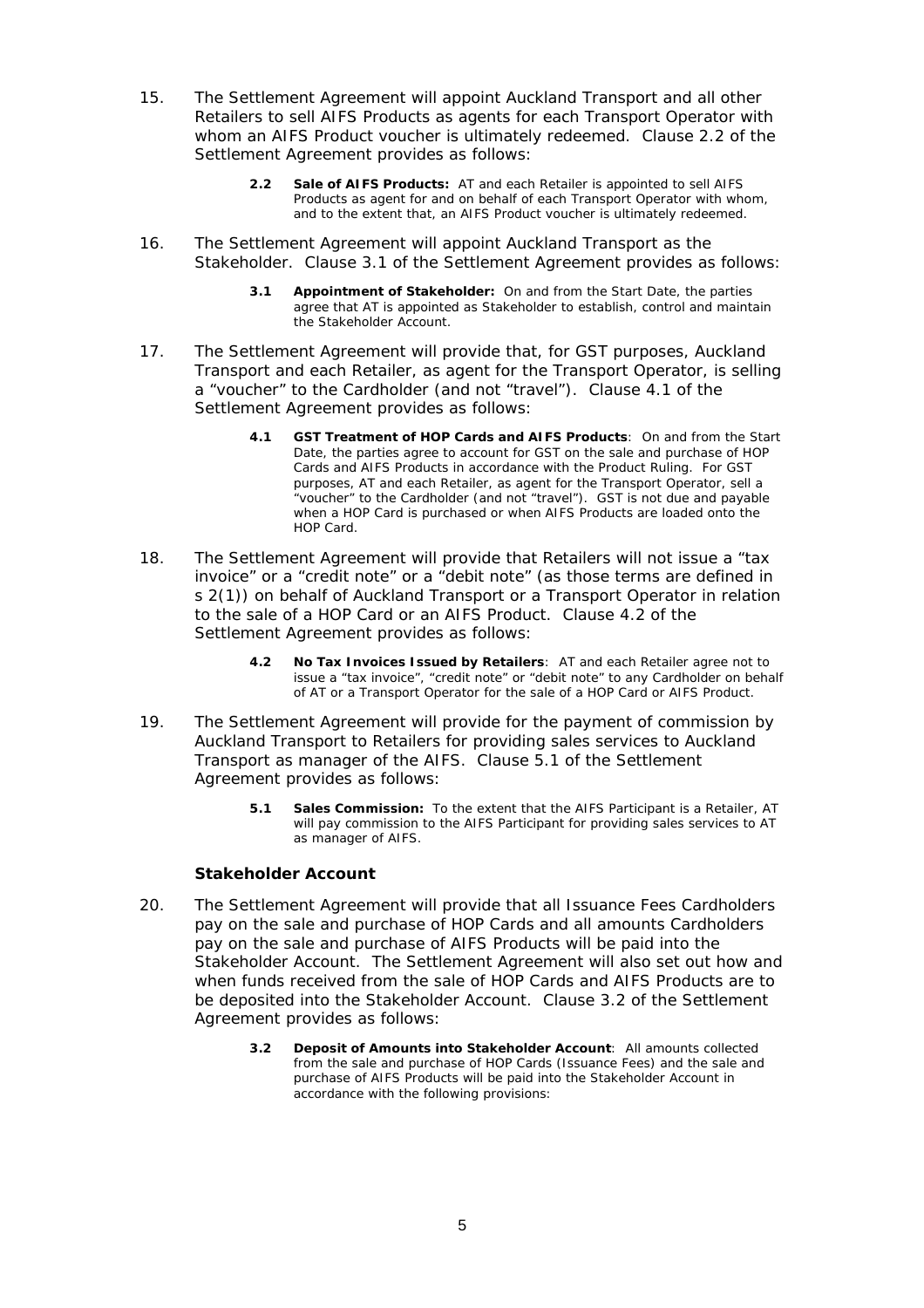- **(a) Funds Collected by Retailers:** All amounts paid by Cardholders to Retailers will be paid into the Stakeholder Account by the Retailers. Each Retailer agrees to initially process and bank such amounts into the Retailer's bank account on the Business Day received (or if not received on a Business Day then the next available Business Day) and then to settle such amounts into the Stakeholder Account at the end of that same Business Day or next available Business Day;
- **(b) Cash Collected by Vending and Reload Devices:** Cash takings collected by third parties appointed by AT via vending and reload devices will be paid by the third parties into the Stakeholder Account at the end of each Business Day received (or if not received on a Business Day then the next available Business Day);
- **(c) Credit Card and Eftpos Amounts:** Amounts collected by credit card or eftpos via vending and reload devices, the MAXX Customer Contact Centre or the MAXX website will be paid into the Stakeholder Account at the end of each Business Day such sums are received (or if not received on a Business Day then the next available Business Day); and
- **(d) Payments by AT:** Amounts collected by cash, credit card or eftpos by AT at its ticket offices or via its website will be paid into the Stakeholder Account at the end of each Business Day such sums are received (or if not received on a Business Day then the next available Business Day).
- 21. Funds Retailers deposit into the Stakeholder Account will form a pool out of which payments will be made to Auckland Transport for the supply of HOP Cards and to Transport Operators for the supply of AIFS Products. The transactions performed using stored value, pre-paid trips or validation of period passes will be used to apportion the relevant amounts owed to each Transport Operator. With the exception of pre-paid ferry trips, funds held in the Stakeholder Account from the sale of AIFS Products will not be allocated to Transport Operators until a trip has actually been taken by a Cardholder using an AIFS Product. The amount settled will consider the number of trips taken by Cardholders for each Transport Operator, as well as factors such as the product type, trip distance and type of contractual or commercial arrangement between Auckland Transport and the relevant Transport Operator. The amount of funds to be apportioned to each Transport Operator per Cardholder's trip will largely depend on the type of AIFS Product used by the Cardholder.
- 22. Clause 3.3 of the Settlement Agreement sets out how amounts held in the Stakeholder Account will be apportioned and provides as follows:
	- **3.3 Apportionment of Amounts from Stakeholder Account**: All amounts collected from the sale and purchase of HOP Cards and AIFS Products and paid into the Stakeholder Account pursuant to clause 3.2 will be held in the Stakeholder Account and apportioned by the Stakeholder in accordance with the following provisions:
		- **(a) Payments to AT**: Payments will be made from the Stakeholder Account each Business Day to AT for:
			- **(i) Issuance Fees**: Issuance Fees collected that Business Day (or if not collected on a Business Day then the next available Business Day); and
			- **(ii) Refunds**: Any refund of the remaining balance of HOP Money Products loaded on a HOP Card requested by a Cardholder in accordance with the Card Terms of Use;
		- **(b) Payments to Transport Operators**: Payments will be made from the Stakeholder Account to Transport Operators in accordance with the following provisions: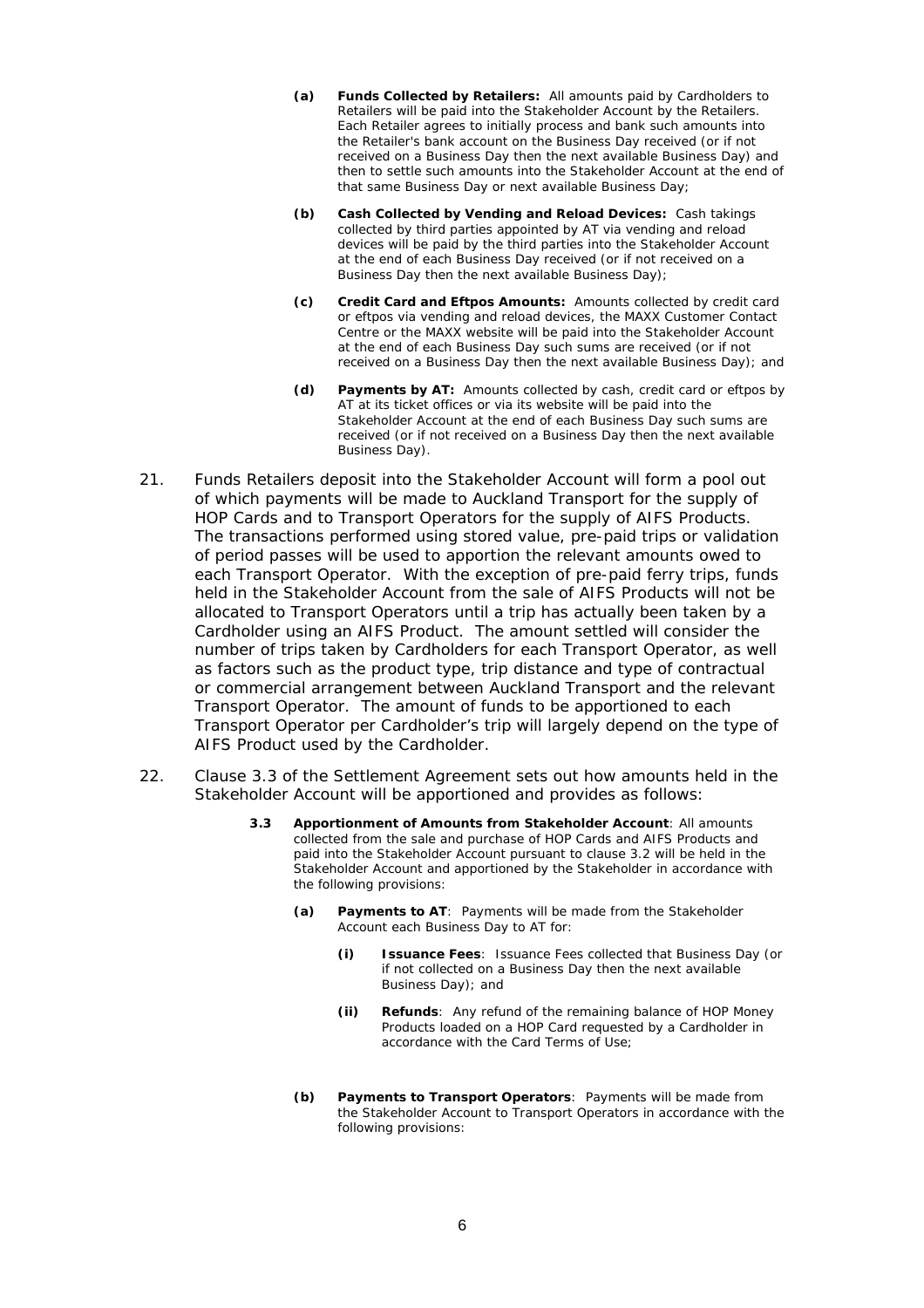- **(i) HOP Money Products**: For transport journeys undertaken using the HOP Money Product, the Stakeholder will apportion amounts out of the Stakeholder Account to Transport Operators each Business Day (or the next available Business Day) based on usage of HOP Money Products that day as calculated by AT. Deductions will be made for any discounts or concessions offered by AT to Cardholders using the HOP Money Product;
- **(ii) Pre-Paid Trip Products**: For transport journeys undertaken using the Pre-paid Trip Product, the Stakeholder will apportion amounts out of the Stakeholder Account as follows:
	- **(A)** to bus and train Transport Operators, each Business Day (or the next available Business Day) based on usage of Pre-paid Trip Products that day as calculated by AT; and
	- **(B)** to ferry Transport Operators, the full amount collected from a Cardholder for the Pre-paid Trip Product will be paid to the Transport Operator on the Business Day the Pre-paid Trip Product is loaded on a HOP Card (or if not loaded on a Business Day then the next available Business Day);
- **(iii) Period Pass Products**: For transport journeys undertaken using the Period Pass Product, the Stakeholder will apportion amounts out of the Stakeholder Account as follows:
	- **(A)** to bus and train Transport Operators, based on the proportion of Period Pass trips undertaken by Cardholders with the respective Transport Operator, once the Transport Operator's entitlement has been calculated by AT and within seven days of a Period Pass Product expiring; and
	- **(B)** to ferry Transport Operators, the full amount collected from a Cardholder for the Period Pass Product will be paid to the Transport Operator on the Business Day the Period Pass Product is loaded on a HOP Card (or if not loaded on a Business Day then the next available Business Day).
- 23. Under cl 4.3 of the Settlement Agreement each Transport Operator will agree to account for GST on payments received from the Stakeholder Account. Clause 4.3 provides as follows:
	- **4.3 Transport Operators to Account for GST**: Each Transport Operator agrees to account for GST on payments received from the Stakeholder Account pursuant to clause 3.3(b).
- 24. Under cl 3.4 of the Settlement Agreement, Auckland Transport will separately reimburse Transport Operators for the difference between any amounts a Transport Operator receives from the Stakeholder Account for any concessionary fare and/or discount offered by Auckland Transport and the full fare amount for that journey, out of Auckland Transport's own bank account. Clause 3.4 of the Settlement Agreement provides as follows:
	- **3.4 Compensation for Discounts and Concessionary Fares**: AT will separately reimburse in full Transport Operators the difference between any amounts a Transport Operator receives from the Stakeholder Account in accordance with clause 3.3(b)(i) for any concessionary fare and/or discount offered by AT from time to time to Cardholders using the HOP Money Product and the full fare amount for that journey.
- 25. All amounts collected from the sale of HOP Cards and AIFS Products will be paid into the Stakeholder Account controlled by Auckland Transport (see para 20). Auckland Transport will not derive any benefit from holding the money while it remains in the central Stakeholder Account apart from retaining any interest earned, which it will apply towards the costs of operating the Stakeholder Account.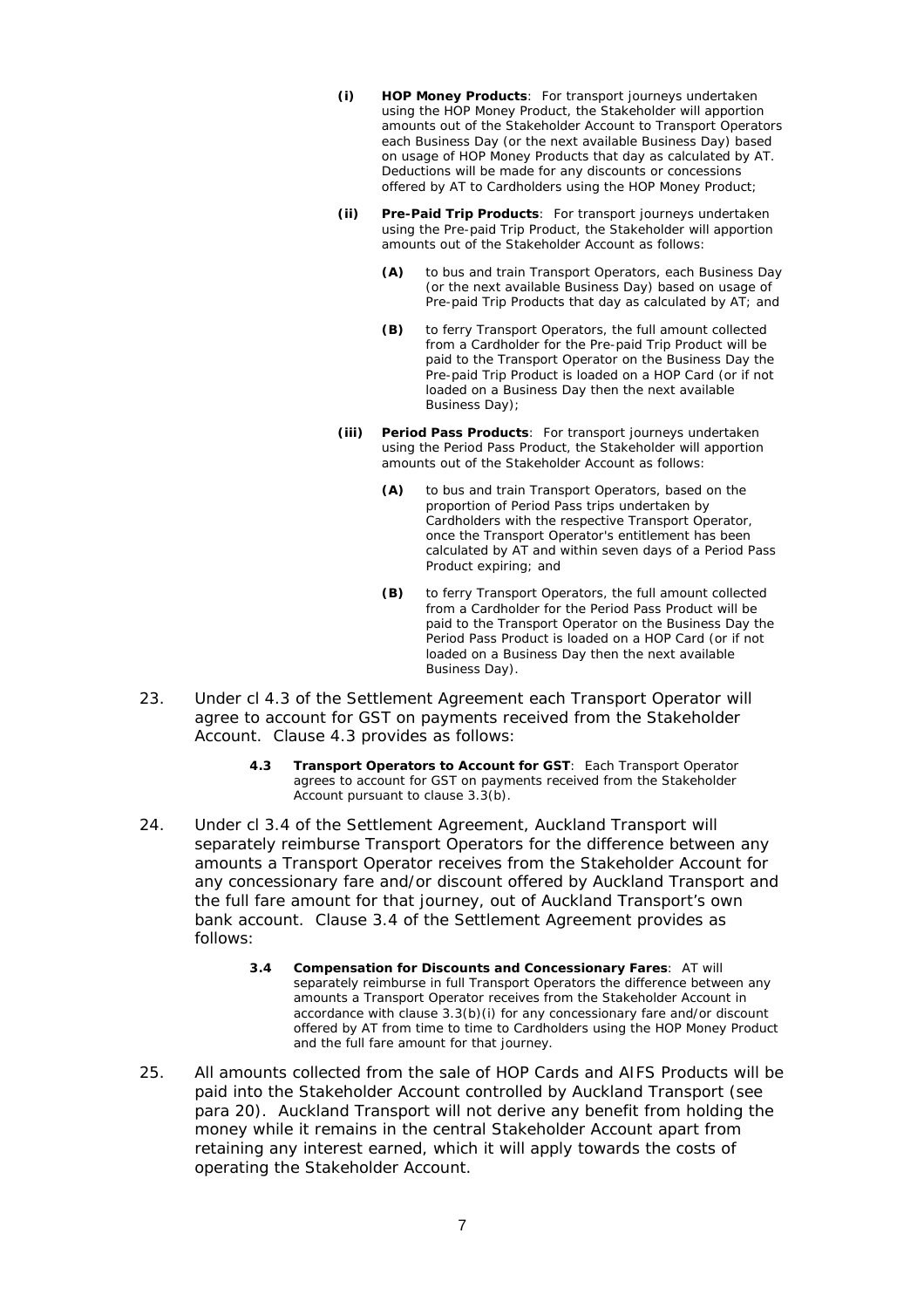26. The Stakeholder will hold and have available, sufficient records to establish the particulars of all transactions relating to the sale of HOP Cards and AIFS Products, including (but not limited to) details of all deposits made by Retailers into the Stakeholder Account and all payments made to Auckland Transport and to each individual Transport Operator out of the Stakeholder Account.

# **HOP Card**

### *Purchase of HOP Card*

- 27. As part of the AIFS, Cardholders will be able to use HOP Cards to pay for travel on any bus, rail and ferry public transport service provided by public Transport Operators in the Auckland region. The HOP Card will be accepted by all public Transport Operators in the Auckland region. HOP Cards will need to be "topped up" with stored value or loaded with another AIFS Product before they can be used to purchase travel.
- 28. All HOP Cards will remain the property of Auckland Transport. Clause 8.3 of the Terms of Use provides as follows:
	- **8.3** all HOP Cards will remain our property at all times and we retain the right to manage and change the software and data on the HOP Cards at any time;
- 29. Cardholders will be able to purchase a HOP Card for a non-refundable fixed fee (Issuance Fee) (currently \$10 inclusive of GST) from Auckland Transport ticket offices, a network of third party Retailers and online via the Auckland Transport website. The purchase of a HOP Card will give the Cardholder the right to load AIFS Products onto the card and to use the pre-loaded AIFS Products to undertake travel in the Auckland region, in accordance with the terms and conditions of the HOP Card Terms of Use and the relevant Transport Operator.
- 30. Under cl 31 of the Terms of Use no invoice or tax invoice will be provided to a Cardholder when they purchase a HOP Card or an AIFS Product. Clause 31 provides as follows:
	- **31. GST**: The charges and other amounts payable to us or our Retail Agents under these Terms are stated and payable in New Zealand dollars inclusive of any GST, if any. No invoice or tax invoice will be provided to you when you purchase a HOP Card or load any Products on a HOP Card. If you need to make an expense claim or GST claim, please use a printout from your Online Account as a basis for your claim.
- 31. In relation to the initial sale of a HOP Card, the Settlement Agreement will (see paras 14-23):
	- Appoint Retailers (who may include Transport Operators) as agents for Auckland Transport to sell HOP Cards on its behalf.
	- Provide that all Issuance Fees paid by Cardholders on the sale and purchase of a HOP Card will be paid into the Stakeholder Account administered by Auckland Transport as Stakeholder.
	- Set out the terms and conditions of the stakeholder relationship, including details of how and when money received from the sale of a HOP Card to a Cardholder will be paid into the Stakeholder Account and how and when amounts will be paid by the Stakeholder to Auckland Transport out of the Stakeholder Account.
- 32. Under the Terms of Use of the HOP Card, Cardholders will be entitled to use a HOP Card to pay for public transport journeys using any of the AIFS Products. Clause 4 of the Terms of Use provides as follows: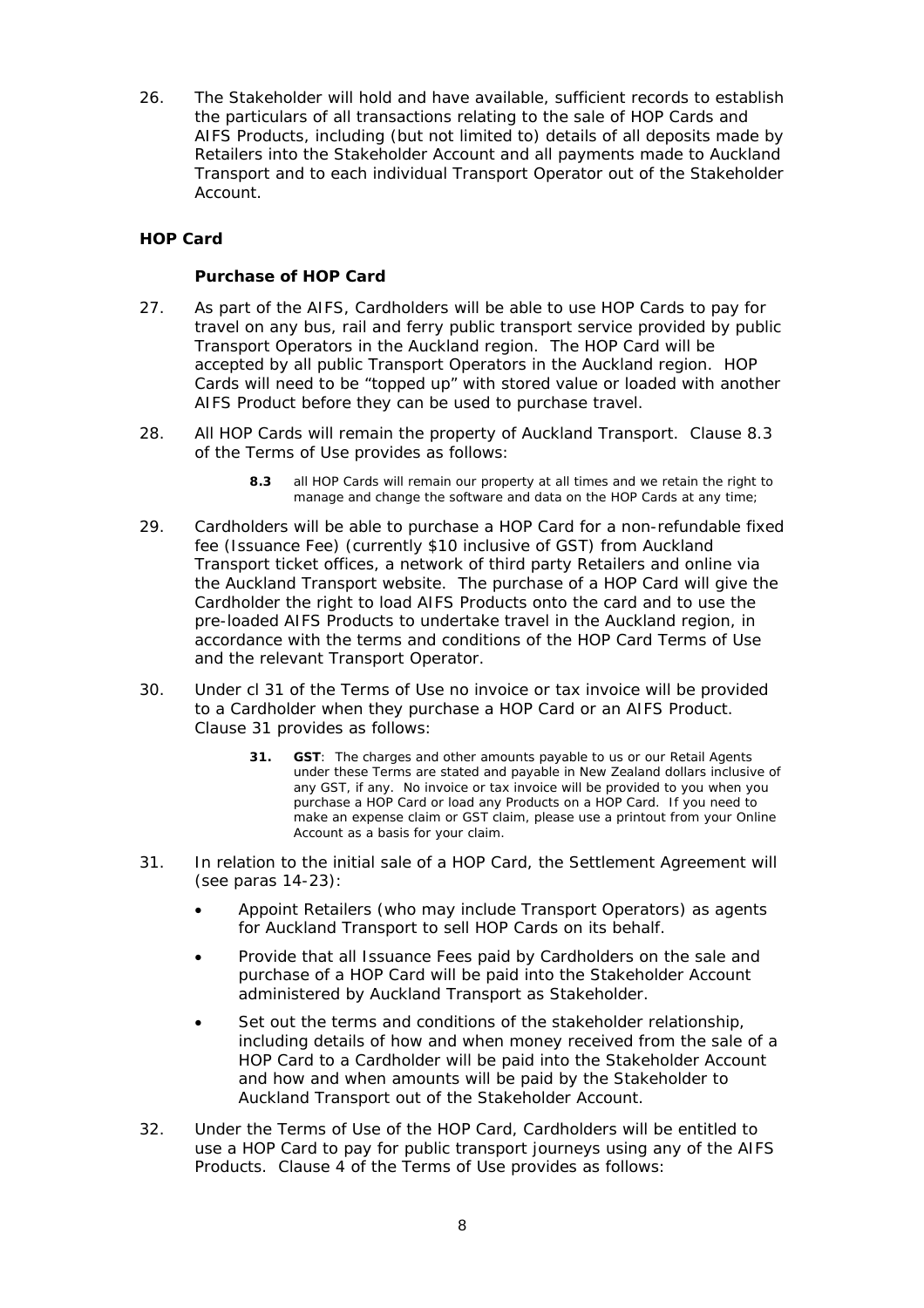- **4. HOP Cards**: You may use a HOP Card to pay for public transport journeys provided by public transport operators (**Public Transport Operators**) in the Auckland region using any of the following System products (**Products**):
	- 4.1 **HOP Money**: stored money value loaded onto a HOP Card (**HOP Money**), which can be used to purchase public transport journeys or paper tickets for public transport journeys;
	- 4.2 **Period Pass**: a pass credit loaded onto a HOP Card allowing you to have unlimited journeys within a number of days (**Period Pass**); or
	- 4.3 **Pre-paid Trip**: a discounted trip credit loaded onto a HOP Card for trips over a number of stages for buses and trains or a particular ferry service (**Pre-Paid Trip**).
- 33. Auckland Transport will apply the Issuance Fee towards the following:
	- a non-refundable travel deposit, allowing the Cardholder to end a journey with a negative balance;
	- various administrative costs associated with implementing the AIFS and issuing the card;
	- the cost of the card itself.
- 34. Cardholders will be able to register their HOP Cards online. Registration will enable the Cardholder to protect any AIFS Products stored on their card. Registered HOP Cards that are damaged, lost or stolen will be able to be replaced at a reduced fee.
- 35. A single HOP Card will be able to hold all three AIFS Products (pre-paid trips, period passes and stored value) simultaneously. The HOP Card will not be able to be used to purchase other goods or services.
- 36. When a Cardholder wants to travel on public transport using an AIFS Product, they will need to use their HOP Card to "tag on" before starting their trip and "tag off" when disembarking a bus or ferry or exiting a station or ferry wharf. When a Cardholder tags on and off, the respective boarding and alighting locations will be recorded as part of the transaction, as well as the time and date, route, device number and operator identification number. The AIFS will use this tag on and tag off information to calculate the relevant fare to be paid and to deduct or validate AIFS Products that have been loaded onto the Cardholder's HOP Card.

### *Stored value reserve and nominal fare*

- 37. Because the AIFS cannot predict the type of trip a Cardholder will take from the tag-on event alone, regardless of the type of AIFS Product used to travel, every time a Cardholder tags on to board a new service a "nominal fare" will be deducted from the "stored value reserve" of the Cardholder's HOP Card. The nominal fare will vary depending on the transport mode and will equate to a reasonable fare should the Cardholder fail to tag off.
- 38. When the Cardholder tags off as they complete their trip, one or more of the following will occur:
	- the validity of any period pass will be verified;
	- an appropriate pre-purchased stage trip will be deducted;
	- the actual fare will be calculated and deducted from the stored value purse.

The nominal amount of stored valued deducted at the tag-on event will be credited back to the HOP Card "stored value reserve" on successful tag-off.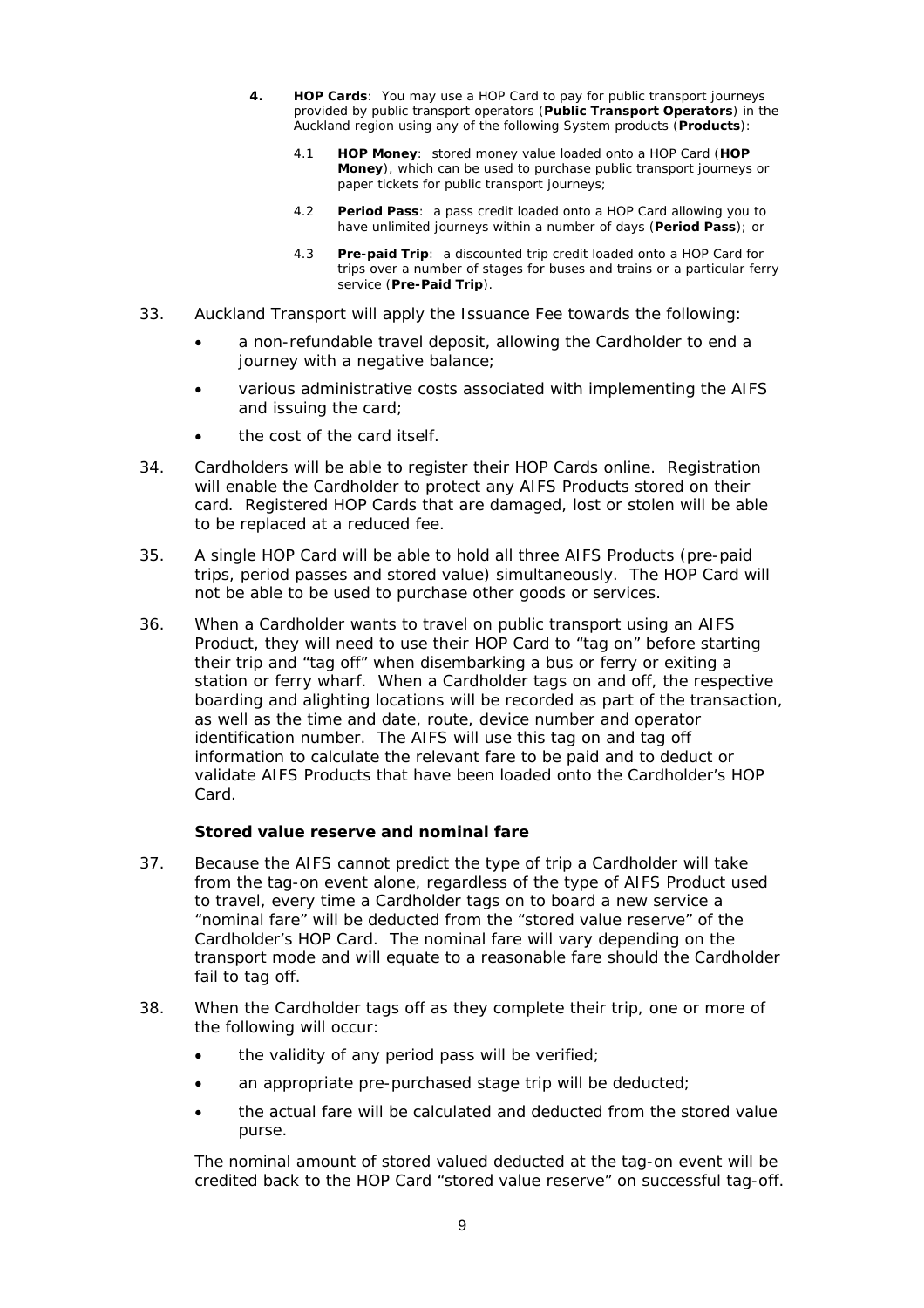- 39. If a Cardholder fails to tag off after a trip has been completed, the nominal fare will not be re-credited to the stored value reserve of the HOP Card and will represent the fare paid for the trip taken. Therefore, the Cardholder will be charged the amount of the nominal fare for undertaking a trip on the service. Transport Operators under a net contract or commercial service will be apportioned the nominal fare amount for the trip taken in this instance.
- 40. The stored value balance and the status of all other AIFS Products loaded onto a HOP Card will be displayed each time the HOP Card is tagged on and off at a "fare payment device" or "electronic gate". When tagging on, the current stored value balance, pre-paid trip balance or period pass expiration date will be communicated to the Cardholder via the device display. At the end of the trip when the Cardholder tags off, the fare payment device or electronic gate will display the fare paid using stored value and the remaining stored value balance, the validation of a pre-paid trip being used to pay a fare and the pre-paid trip balance; or state the validation of an applicable period pass and the pass expiration date.

# *Cancellation of a HOP Card*

- 41. All Cardholders who have registered their HOP Card online and who want to discontinue their use of a HOP Card that has stored value remaining on it, will be entitled to apply to Auckland Transport for a refund of the remaining balance, less an administration fee, on surrendering the card. Auckland Transport will not provide refunds for unused period passes or pre-paid trips loaded onto a Cardholder's HOP Card. Clause 11.1 of the Terms of Use provides as follows:
	- **11. Cancellation and Refund:** 
		- **11.1** If your HOP Card is registered on our Website (**Registered HOP Card**) you may apply to cancel your HOP Card and receive a refund in cash of the remaining HOP Money on your HOP Card (less a \$10 administration fee) within 14 days of surrender of your HOP Card. Only unused HOP Money can be refunded. No refunds are available for Period Passes or Prepaid Trips or paper tickets purchased using HOP Money. Any refund given by us is inclusive of any goods and services tax (GST).
- 42. A HOP Card will expire if it is not used for a continuous period of two years. When a HOP Card expires, any remaining stored value reserve and any remaining AIFS Products will be forfeited and become the property of Auckland Transport. Clause 9 of the Terms of Use provides as follows:
	- 9**. Expiry:** The HOP Card (including any Products loaded on the HOP Card) will expire if the HOP Card is not used, no refund is requested, the HOP Card is cancelled, or no Products are loaded onto the HOP Card for a continuous period of two years. When a HOP Card expires, any Products remaining on the HOP Card will be forfeited and become our property on and from the date the HOP Card expires.

# **AIFS Products**

- 43. In relation to the sale of AIFS Products, the Settlement Agreement will (see paras 14-23):
	- Appoint Retailers as agents for Transport Operators to sell AIFS Products on their behalf.
	- Provide that all amounts Cardholders pay on the sale and purchase of an AIFS Product will be paid into the Stakeholder Account administered by Auckland Transport as Stakeholder.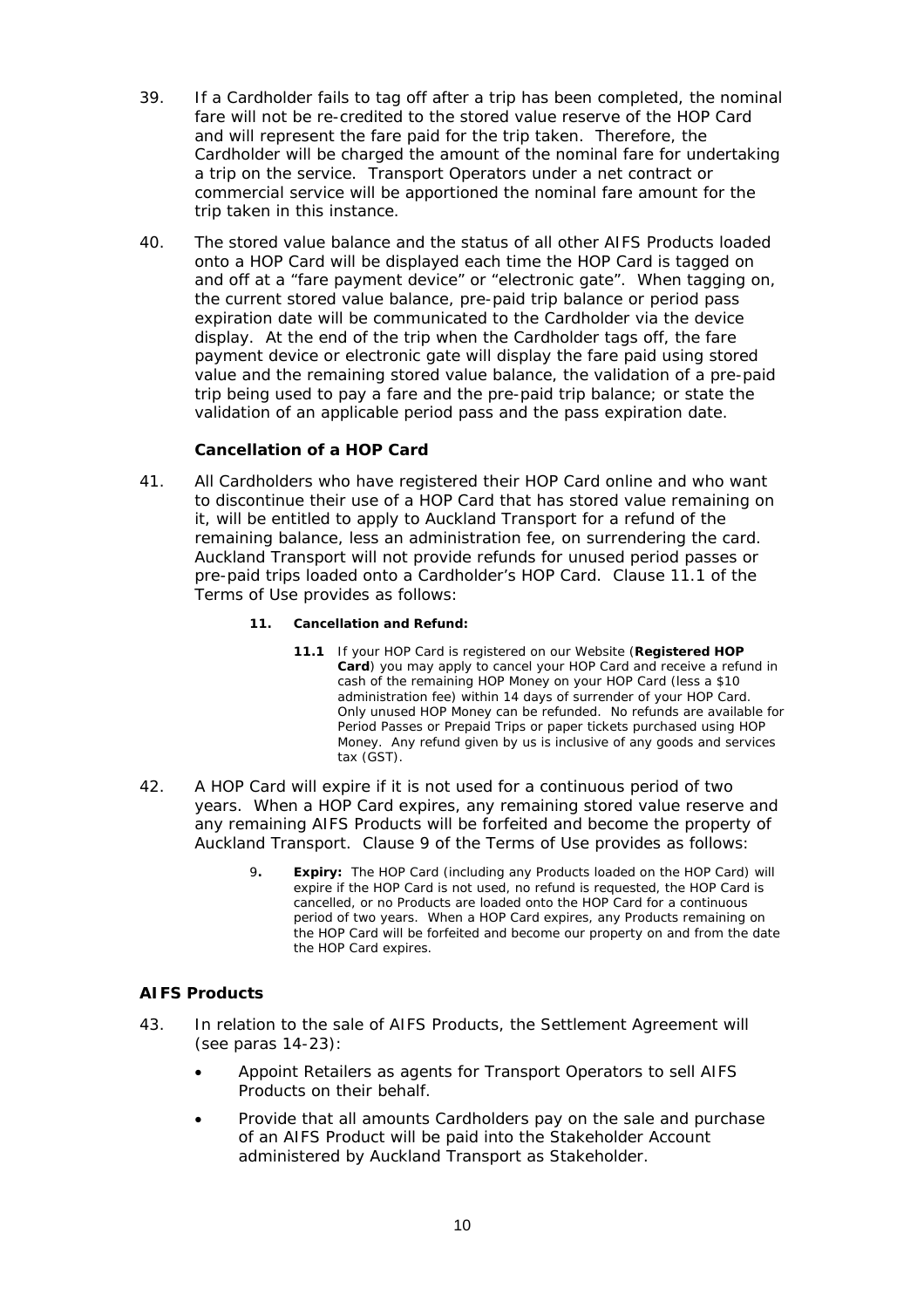Set out the terms and conditions of the stakeholder relationship, including details of how and when money received from the sale of an AIFS Product to a Cardholder will be paid into the Stakeholder Account and how, when and what amount of funds held in the Stakeholder Account will be apportioned by the Stakeholder and paid out of the Stakeholder Account to Transport Operators for the sale of AIFS Products.

# *HOP Money product*

- 44. Stored value (HOP Money) is an electronic record of monetary value that has been pre-loaded onto a HOP Card. The AIFS HOP Money stored-value product allows Cardholders to store money on a HOP Card that can be used at a later date to undertake travel of equivalent value to the amount stored on the card. The Cardholder will be able to use stored value on a HOP Card to undertake travel on all bus, train and ferry services provided by any Transport Operator in the Auckland region.
- 45. HOP Cards will be able to be "topped up" with stored value at Auckland Transport ticket offices, through a network of Retailers, through selfservice vending machines located within some stations and large transport exchanges, by calling the MAXX Customer Contact Centre and online via the Customer Web Portal.
- 46. By default, when a Cardholder initially purchases a HOP Card, the stored value purse will have a zero balance and a stored value reserve amount. Cardholders will be able to end a trip with a negative stored value balance. However, to initiate a journey, a Cardholder must have a zero or positive stored value balance.
- 47. The HOP Money product will be used when any pre-paid trip product and/or period pass product that may be on the HOP Card does not match the specific trip undertaken by the Cardholder ascertained from the tag-on and tag-off events.
- 48. The minimum amount of stored value that can be added to a HOP Card will be \$5 (including GST). HOP Cards are currently only able to store a maximum of \$200 at one time. Clause 34 of the Terms of Use provides as follows:

#### **34. HOP Money:**

- 34.1 Each time you add HOP Money to a HOP Card, you must add at least \$5 (incl. GST). You will only be able to add HOP Money equal to or above these minimum loadable values.
- 34.2 The maximum amount of HOP Money that may be held on a HOP Card is \$200 (incl. GST).
- 34.3 Notwithstanding section 23 (Right to Refuse), Public Transport Operators may permit you to commence a public transport journey, and to complete each leg of the route, as long as there is a positive or \$0.00 HOP Money balance on the HOP Card at the start of your journey. HOP Money contained on multiple HOP Cards cannot be combined to pay a single fare.
- 49. Cardholders may be provided with various discounts when using stored value to undertake travel including a stored value discount, stored value daily fare capping and transfer discount.
	- Stored Value Discount a 10% discount on the adult cash fare that would have been charged for the same journey.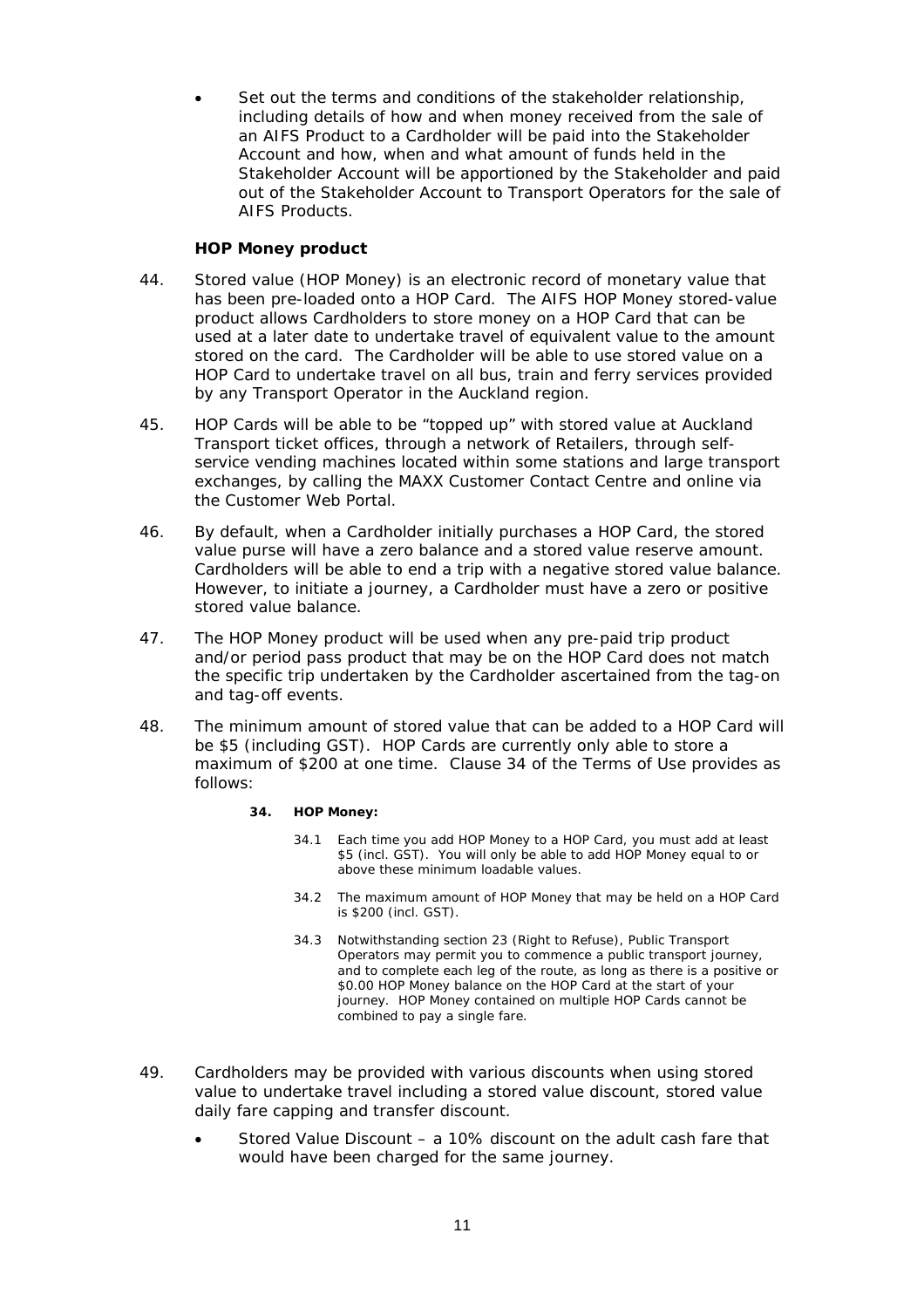- Stored Value Daily Fare Capping a daily fare cap, whereby any travel initiated after that fare cap has been reached will not incur a charge.
- Transfer Discount a discount for transfers between different train and bus services to reduce the overall cost of using public transport for people who need to use multiple services to complete their journey. The transfer discount will apply only for transfers taken within a 30-minute period.
- 50. HOP Cards can be topped up an infinite number of times, unless they are reported lost or stolen or are cancelled for some other reason.
- 51. If a HOP Card has been registered online, the Cardholder will be able to "top up" online. The stored value balance on a registered HOP Card that is lost, stolen or damaged will be able to be transferred to a replacement card.
- 52. Cardholders will be able to obtain a refund of any stored value on their HOP Card from Auckland Transport if they choose to cancel the card. However, if a HOP Card is not cancelled and remains inactive for more than two years the stored value will become the property of Auckland Transport (see para 42).
- 53. No interest will be payable to, or by, Cardholders in respect of any positive or negative AIFS Smartcard balance.

# *Revenue flows resulting from topping up stored value on a HOP Card*

- 54. The topping up of stored value onto a HOP Card involves:
	- the Cardholder
	- the Retailer
	- Auckland Transport
	- the Transport Operator.
- 55. The flow of funds resulting from the topping up of stored value onto a HOP Card is as follows:
	- (i) The Cardholder pays the amount of topped-up stored value to be loaded onto their HOP Card to the Retailer (as agent for each Transport Operator with whom the HOP Money product is ultimately redeemed).
	- (ii) The Retailer pays the funds on a daily basis to the Stakeholder.
	- (iii) The Stakeholder clears the funds to the Transport Operator.
- 56. Funds collected from stored value top-ups will be paid to Transport Operators daily, based on actual usage. Each journey a Cardholder takes using stored value has a set fee that is determined by the number of travel zones covered. The amount of funds to be paid to each Transport Operator will be based on the total value of trips taken by Cardholders and the amounts deducted from stored-value balances.
- 57. Transport Operators with whom HOP Money products are ultimately redeemed will not elect to treat the supply made on redemption as a supply of goods and services.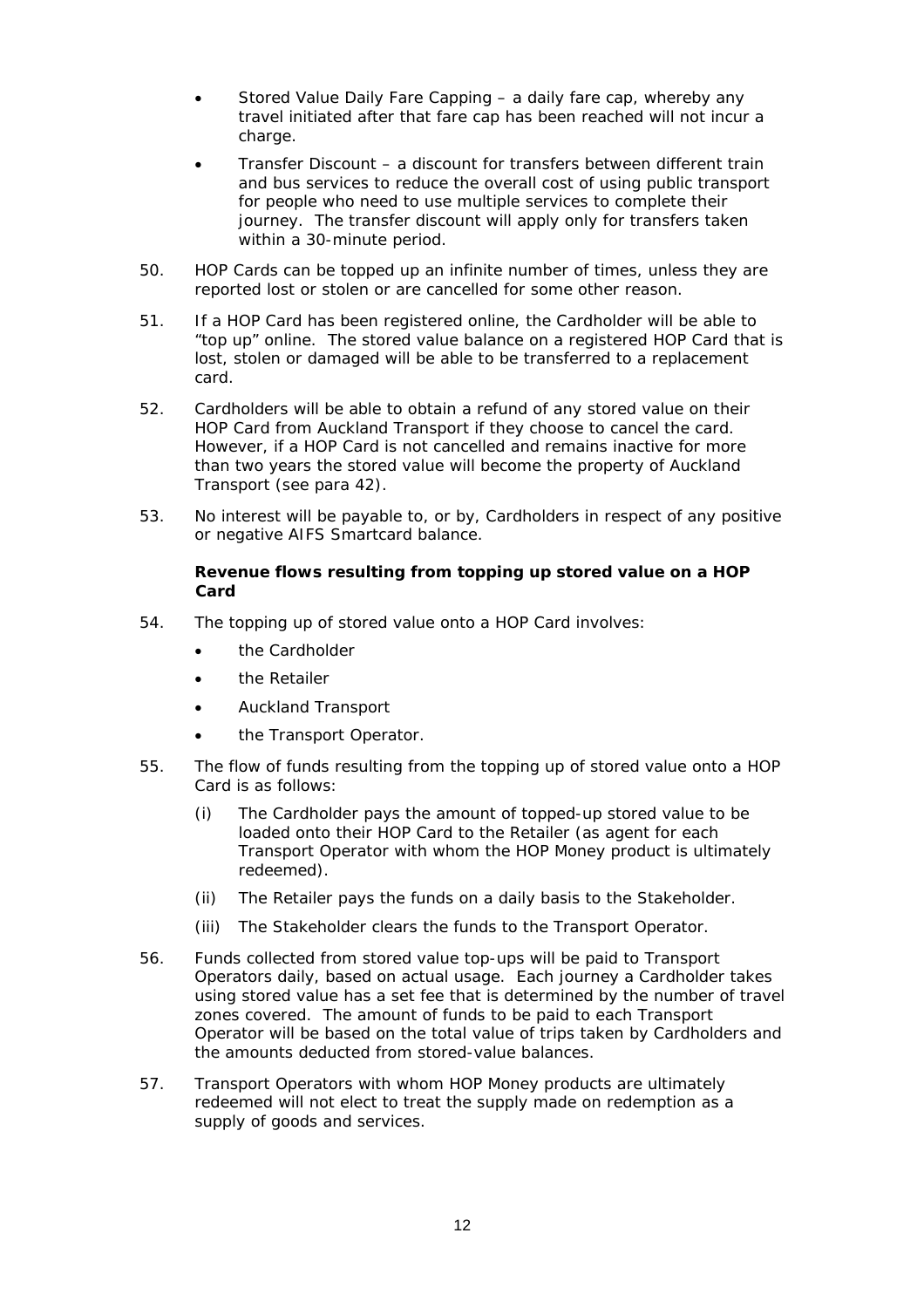# *Pre-paid trip product*

- 58. Pre-paid trips are discounted trip credits that are loaded onto (and stored electronically on) a Cardholder's HOP Card for future use. The trips are defined by the number of stage points a Cardholder wishes to travel for a bus or train service or the particular ferry service a Cardholder wishes to travel on.
- 59. For bus and train services, Cardholders will be able to purchase pre-paid trips for a point-to-point journey between two specific points. The Transport Operator could be any bus or train operator providing travel between those points. The particular bus or train Transport Operator providing the service will not be known until a Cardholder actually uses the pre-paid trip product to undertake a journey. Pre-paid trips for travel on a ferry service will be for travel on a particular ferry service with an identifiable ferry Transport Operator.
- 60. Pre-paid trips must be purchased in multiples of 10, with a maximum of 40 stage-based pre-paid trips and 40 service-based pre-paid trips being able to be stored on a HOP Card at any one time. HOP Cards will only be able to store one type of stage-based pre-paid trip and one type of service based pre-paid trip at one time.
- 61. A HOP Card will need to be loaded with a pre-paid trip product, before a Cardholder can use it to undertake the appropriate travel. Pre-paid trip products will be able to be loaded onto HOP Cards at Auckland Transport ticket offices, through a network of Retailers, through self-service vending machines located within some stations and large transport exchanges, by calling the MAXX Customer Contact Centre and online via the Customer Web Portal.
- 62. To use a pre-paid trip, Cardholders must tag on to the transport service when they board, and tag off the transport service before disembarking or leaving the station or ferry wharf. If the journey matches a pre-paid trip, then the pre-paid trip is used. If the journey undertaken does not match the pre-paid trip type, either stored value or an applicable period pass will be used instead.
- 63. If a HOP Card has been registered online, the Cardholder will be able to set up automatic renewals of pre-paid trips. Pre-paid trips that are stored on a registered HOP Card that is lost, stolen or damaged will be transferable to a replacement card.

### *Revenue flows resulting from purchase of a pre-paid trip product*

- 64. The sale and use of a pre-paid trip product involves:
	- the Cardholder
	- the Retailer
	- Auckland Transport
	- the Transport Operator.
- 65. The flow of funds resulting from the purchase of a pre-paid trip product is as follows:
	- (i) The Cardholder pays the cost of the pre-paid trip product to the Retailer (as agent for each Transport Operator with whom the prepaid trip is ultimately redeemed).
	- (ii) The Retailer pays the funds on a daily basis to the Stakeholder.
	- (iii) The Stakeholder clears the funds to the Transport Operator.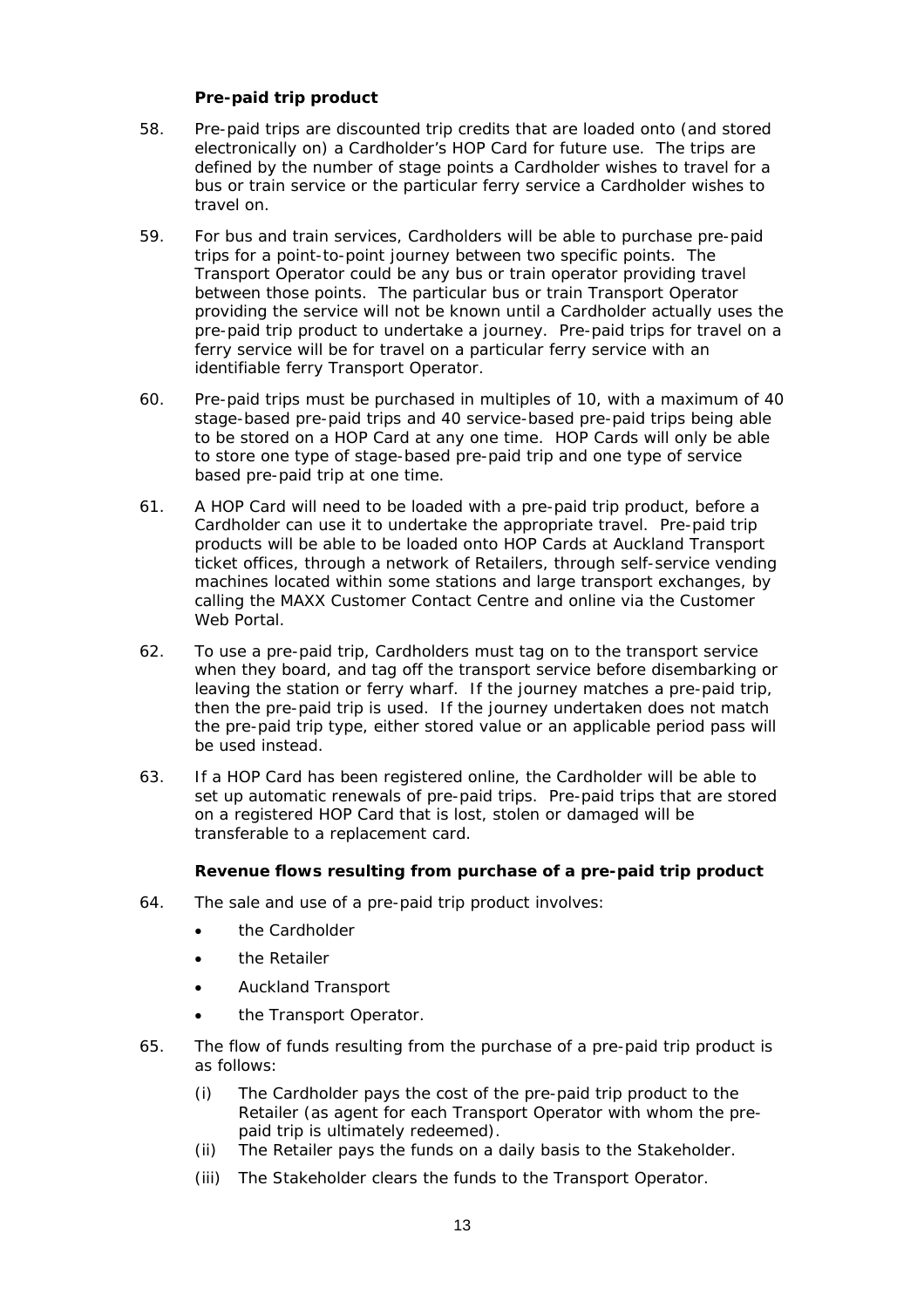- 66. Bus and train Transport Operators will be paid for each individual trip Cardholders take on their service using a pre-paid trip product. Funds collected from the sale of bus and train service pre-paid trips and held in the Stakeholder Account will be apportioned and paid to bus and train Transport Operators at the end of each day, based on the actual usage of pre-paid trips by Cardholders on a Transport Operator's service on that day.
- 67. Ferry Transport Operators will be paid (from the Stakeholder Account) the full amount collected from the sale of a pre-paid trip product, on the day it is loaded onto the Cardholder's HOP Card.
- 68. Transport Operators provide the actual transport to holders of pre-paid trips. Cardholders do not pay Transport Operators directly for their services.

#### **Period pass product**

- 69. The period-pass is an electronic product that is stored on a HOP Card. To purchase a period pass under the AIFS, a customer must hold a HOP Card.
- 70. A period pass will entitle a Cardholder to unlimited travel within the defined travel area for a specified number of days. A travel period begins on the date that a period pass is activated for the first time by the Cardholder tagging on with a Transport Operator. A travel period ends when the specified number of days has elapsed since the period pass was first activated.
- 71. For the purpose of period passes, the Auckland region will be split into three travel zones, with period passes being available for travel within either a single zone, which must be specified at the time of purchase, or all zones. Bus and train period passes will be available for unlimited bus and train travel within a defined number of zones, but will not be able to be used on ferry services.
- 72. Ferry period passes will be service based and operator specific, meaning that a period pass will be able to be used for unlimited travel on a specific ferry service. Ferry period passes will not be able to be used for bus or train travel.
- 73. HOP Cards will only be able to store one type of bus and train period pass and one type of ferry period pass at one time. However, a new period pass may be loaded onto a HOP Card up to seven days before expiry of the current period pass.
- 74. A HOP Card will need to be loaded with a period pass product, before a Cardholder can use it to undertake the appropriate travel. Period pass products will be able to be loaded onto HOP Cards at Auckland Transport ticket offices, through a network of Retailers, through self-service vending machines located within some stations and large transport exchanges, by calling the MAXX Customer Contact Centre, and online via the Customer Web Portal.
- 75. To use a period pass, passengers must tag on to the transport service when they board, and tag off the transport service before disembarking or leaving a station or ferry wharf. If the travel begins and ends within the defined travel area of the period pass, then the period pass will be used. If the actual travel begins or ends outside the geographic area covered by the period pass, the fare will be deducted from the Cardholder's stored value purse or pre-paid trips balance (depending on availability of products on the HOP Card).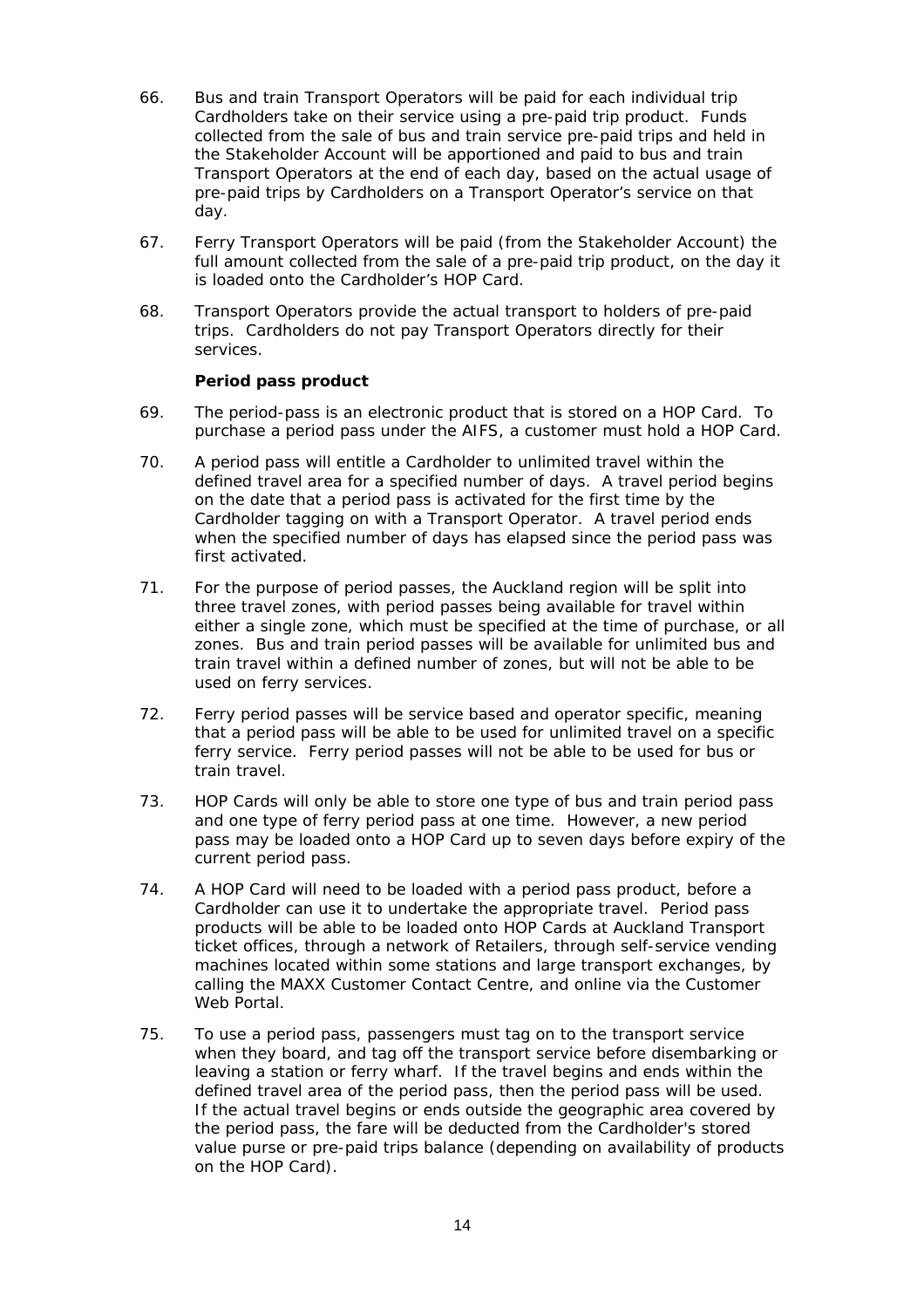- 76. If a HOP Card has been registered online, the Cardholder will be able to set up automatic renewals of period passes.
- 77. Period passes that are stored on a HOP Card that is lost, stolen or damaged may be transferred to the replacement card, if the original card was registered online.

# *Revenue flows resulting from purchase of a period pass product*

- 78. The sale and use of a period pass product involves:
	- the Cardholder
	- **•** the Retailer
	- Auckland Transport
	- the Transport Operator.
- 79. The flow of funds resulting from the purchase of a period pass product is as follows:
	- (i) The Cardholder pays the cost of the period pass product to the Retailer (as agent for each Transport Operator with whom the period pass is ultimately redeemed).
	- (ii) The Retailer pays the funds on a daily basis to the Stakeholder.
	- (iii) The Stakeholder clears the funds to the Transport Operator.
- 80. Funds collected from the sale of all period passes will be held in a revenue pool in the Stakeholder Account, until such time as each Transport Operator's entitlement is able to be determined. Funds collected from bus and train period passes will be paid to bus and train Transport Operators based on the proportion of period pass trips undertaken by Cardholders. Therefore, even when a period pass has been used to initiate travel with a particular Transport Operator, it will not be possible to determine the amount that a particular Transport Operator is entitled to, as this will be dependent on the proportion of total trips initiated with the period pass. For example, if only one bus or train trip is undertaken by a Cardholder using a period pass, the relevant Transport Operator will receive 100% of the purchase price of the period pass; if 100 bus and/or train trips are undertaken using a period pass, Transport Operators will receive only 1% of the purchase price of the period pass for each trip they provided to the Cardholder.
- 81. Funds collected from the sale of bus and train period passes will be paid to bus and train Transport Operators within seven days of the period pass expiring. Funds collected from the sale of a ferry period pass will be paid to the relevant ferry Transport Operator on the day it is loaded onto the Cardholder's HOP Card.
- 82. Transport Operators provide the actual transport to holders of period passes. Cardholders do not pay Transport Operators directly for their services.

### **How the Taxation Laws apply to the Arrangement**

The Taxation Laws apply to the Arrangement as follows:

 The sale of a HOP Card is a supply of goods and services by Auckland Transport subject to GST under s 8(1).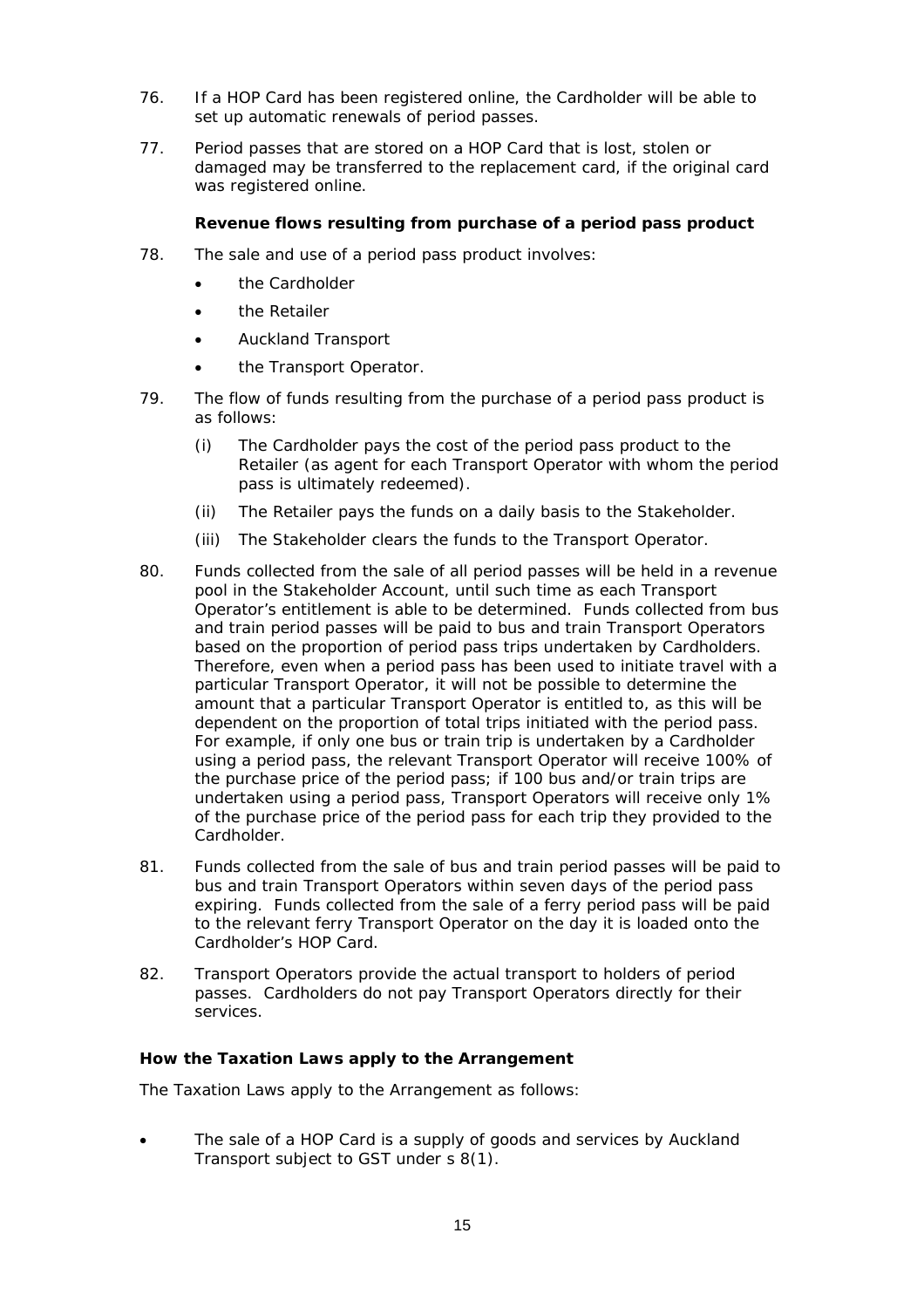- Under s 9(1), the time of supply of a HOP Card is the earlier of the time an invoice is issued or the time the funds are paid out of the Stakeholder Account to Auckland Transport.
- Under s 10, the value of the supply will be such amount as, with the addition of the GST charged, is equal to the Issuance Fee received by Auckland Transport for the HOP Card.
- Loading a HOP Money product onto a HOP Card is the issue or sale of a voucher with a face value which is treated as a supply under s 5(11E), and which is subject to GST under s 8(1).
- Under s 60, the supply of each HOP Money product voucher shall be deemed to be made by the Transport Operator with whom, and to the extent that, the HOP Money product voucher is redeemed.
- Under s 5(11F), there is no supply of goods and services when a HOP Money product voucher is redeemed by a Cardholder by undertaking travel with a Transport Operator.
- Under s 9(1), the time of supply of each HOP Money product voucher is the earlier of the time an invoice is issued or the time the funds are paid out of the Stakeholder Account to the Transport Operator with whom the HOP Money product voucher is redeemed.
- Under s 10, the value of the supply of each HOP Money product voucher will be such amount as, with the addition of the GST charged, is equal to the amount of money paid out of the Stakeholder Account to the Transport Operator with whom the HOP Money product voucher is redeemed.
- Loading a pre-paid trip product onto a HOP Card is the issue or sale of a voucher with no face value, which is treated as a supply of goods and services under s 5(11E), and which is subject to GST under s 8(1).
- Under s 60, the supply of each pre-paid trip product voucher shall be deemed to be made by the Transport Operator with whom, and to the extent that, the pre-paid trip product voucher is redeemed.
- Under s 5(11F) there is no supply of goods and services when a pre-paid trip product voucher is redeemed by a Cardholder.
- Under s 9(1), the time of supply of each pre-paid trip product voucher is the earlier of the time an invoice is issued or the time the funds are paid out of the Stakeholder Account to the Transport Operator with whom the pre-paid trip product voucher is redeemed.
- Under s 10, the value of the supply of each pre-paid trip product voucher will be such amount as, with the addition of the GST charged, is equal to the amount of money paid out of the Stakeholder Account to the Transport Operator with whom the pre-paid trip product voucher is redeemed.